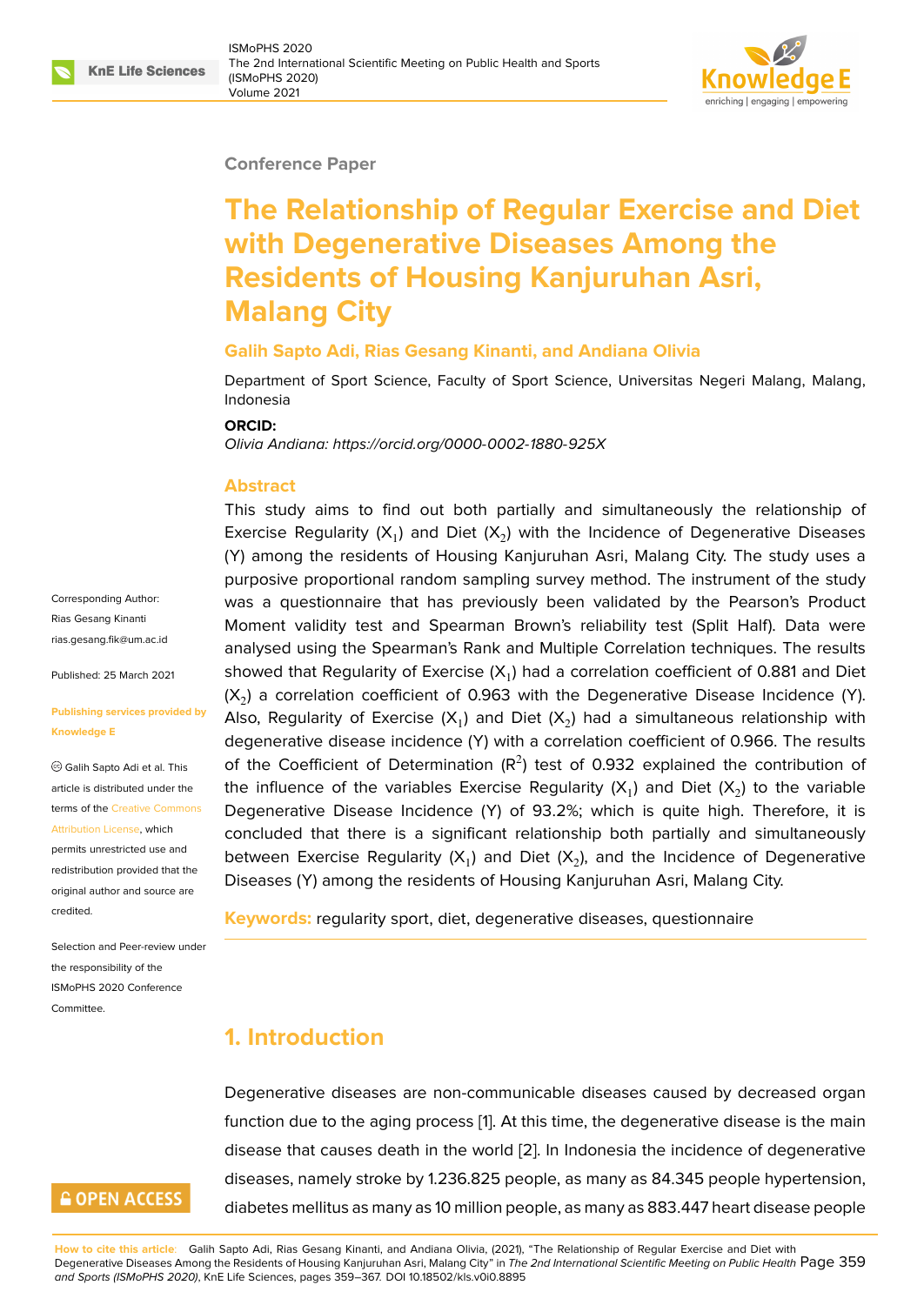and 330.000 cancer. The increasing prevalence of degenerative diseases become fundamental issues for the people of Indonesia.

Degenerative disease began to attack at the age of 30 years, at the age increase the risk of degenerative diseases. Degenerative disease is not only lethal, but it also requires a considerable cost. This degenerative disease can also affect the quality of life of the sufferer. In addition, a decrease in cell function can also occur in degenerative diseases [3]. Degenerative diseases include coronary heart disease (CHD), diabetes mellitus, stroke, hypertension [4].

Hypertension is a primary factor in heart disease and stroke. Currently hypertension is the thir[d b](#page-7-1)iggest risk factor for premature death. Hypertension causes 62% of cardiovascular disease and 49% of [he](#page-7-2)art disease. This disease kills 9.4 million people in the world every year [5]. Hypertension is greater in active and passive smokers as well but is low. In some cases, obesity as a result of unbalanced nutritional intake and lack of exercise can increase the risk of hypertension [6]. In addition, obesity is also associated with type 2 diabe[te](#page-8-0)s mellitus [7].

Degenerative diseases can be prevented by minimizing the risk factors causing them. For example, changes in lifestyle towards food [c](#page-8-1)onsumption, this is mainly triggered by an increase in the economic in[co](#page-8-2)me sector, high work activities and consuming fast food, but this is not balanced with good nutrition knowledge. This causes the food culture to change to be high in saturated fat and sugar, low in fibre and low in micronutrients. In addition, changes in socio-economic and appetite will result in changes in people's eating patterns that tend to keep the concept of a balanced diet away, thus having a negative impact on health and nutrition. An irregular diet, saturated fat and sugar, low in fibre and low in micronutrients will cause obesity problems, excess nutrition, and increase free radicals, which in turn result in a change in disease patterns from infection to chronic non-infectious diseases or the emergence of degenerative diseases [3]. The main cause of degenerative diseases is an unhealthy lifestyle such as smoking, drinking alcohol, stress, environmental pollution, obesity, diet, and regular exercise [8].

Other research states that regular exercise with complications of type 2 dia[be](#page-7-1)tes is significant. There is a significant relationship between exercise status and the incidence of hypertension in patients aged 45 years and over at Kedurus Health Centr[e](#page-8-3) Surabaya in 2015 [9]. In addition, based on previous research, there is a relationship between diet and type 2 diabetes. However, the correlation between exercise regularity and dietary patterns with degenerative diseases is still unclear. On the basis of this background, it is neces[sa](#page-8-4)ry to re-conduct research on the correlation of regular exercise and diet with degenerative diseases.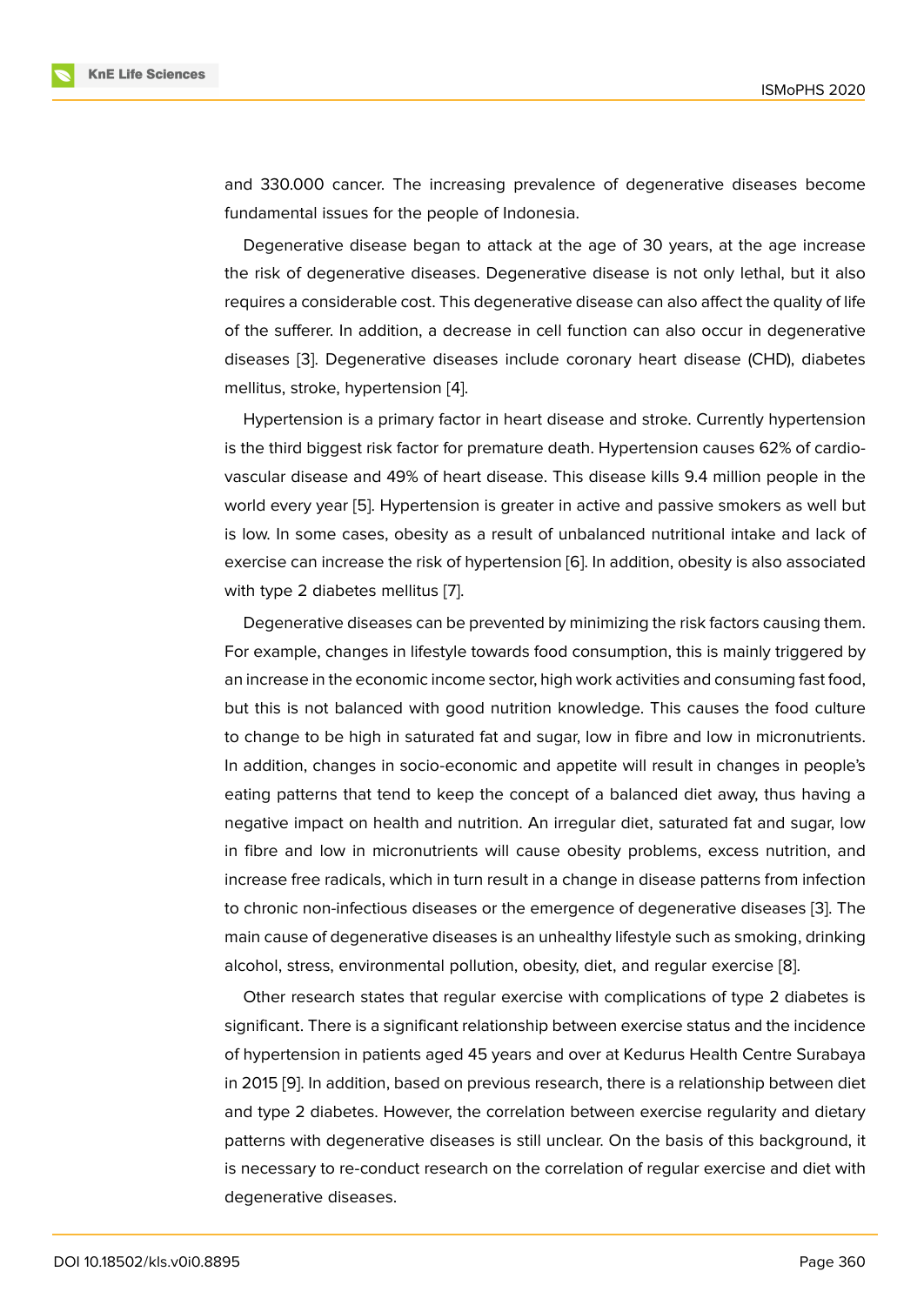# **2. Material and Method**

This study used a descriptive survey approach with a correlational research design with a quantitative approach, with a cross sectional study design [10]. The population in this study were all residents of Kanjuruhan Asri Housing Malang City, amounting to 82 people. The research sample was determined based on purposive proportional random sampling, namely males aged over 45 years and experiencing [deg](#page-8-5)enerative disease incidents in order to obtain a total sample of 50 people. The data was collected using a questionnaire instrument from three variables, each of which is Regular Exercise (X<sub>1</sub>), Diet ( $\mathsf{X}_2$ ) and Degenerative Diseases (Y). Data analysis and hypothesis testing were carried out using the Spearman Rank correlation technique and multiple correlation followed by the calculation of the coefficient of determination (R<sup>2</sup>).

# **3. Results**

### **3.1. Spearman's Rank Correlation Test**

The Spearman Rank correlation test was carried out in order to determine the level of the relationship between each independent variable and the dependent variable, namely the relationship between each variable Exercise Regularity (X<sub>1</sub>) and Diet Variable (X<sub>2</sub>) with Degenerative Disease Incidence (Y). Decision making is determined based on criteria if the value is sig. greater than the significance level ( $p \lt 0.05$ ) then Ho is accepted, which means that there is a significant relationship between the independent variable and the dependent variable. An overview of the results of the Spearman Rank correlation test can be seen below.

| <b>Variable</b>        | Incidence of degenerative diseases (Y)     | <b>Description</b> |                                          |
|------------------------|--------------------------------------------|--------------------|------------------------------------------|
|                        | <b>Correlation</b><br>Coefficient $(\rho)$ | Sig. (2-tailed)    |                                          |
| Sports Regularity (X1) | 0.881                                      | 0.000              | Positive and significant<br>relationship |
| Dietary Habit (X2)     | 0.919                                      | 0.000              | Positive and significant<br>relationship |

TABLE 1: Overview of the Spearman Rank Correlation test results.

Source: Author's own work.

The results of the Spearman Rank Correlation test as in the summary above can be explained as follows.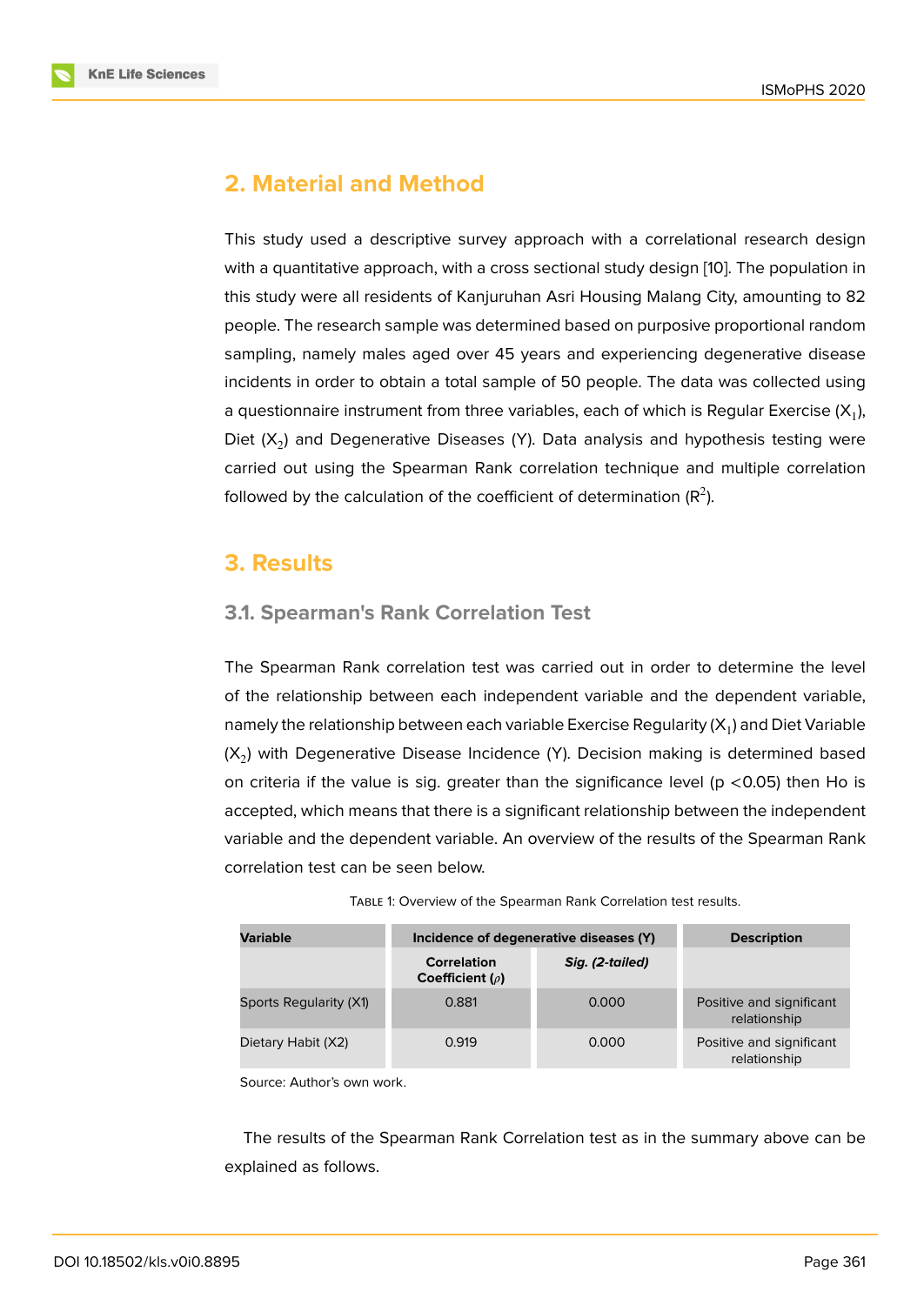

**3.1.1. Spearman Rank Correlation Test Results and Hypothesis Testing of Regular Exercise Variables (X1) with Degenerative Disease Incidence Variable (Y)**

The results of the Spearman Rank correlation test for the Exercise Regularity variable (X<sub>1</sub>) and the Degenerative Disease Incidence (Y) variable show that the Spearman Rank correlation coefficient is 0.881 at the probability level of 0.000. As the predetermined criteria, this states that the calculated probability value (sig) <0.05 so that Ho is accepted and Ha is rejected, which means that there is a significant correlation between Exercise Regularity (X<sub>1</sub>) and Degenerative Disease Incidence (Y). Thus the research hypothesis which states that there is a significant relationship between Exercise Regularity ( $\mathsf{X}_1$ ) and Degenerative Disease Incidence (Y) variables can be accepted or verified. The Spearman Rank correlation coefficient value of 0.881 is in the range of 0.800 - 1,000 so that the level of the relationship that occurs between the Exercise Regularity variable (X<sub>1</sub>) and the Degenerative Disease Incidence variable (Y) is in the very strong category.

**3.1.2. Spearman Rank Correlation Test Results and Hypothesis Test for Diet Variables (X2) with Variable Incidence of Degenerative Diseases (Y)**

The results of the Spearman Rank correlation test for the Diet variable (X<sub>2</sub>) with the Degenerative Disease Incidence (Y) variable showed the Spearman Rank correlation coefficient of 0.919 at the probability level of 0.000. As the predetermined criteria, this states that the calculated probability value (sig) <0.05 so that Ho is accepted and Ha is rejected, which means that there is a significant correlation between the Diet variable (X $_2$ ) and the Degenerative Disease Incidence (Y) variable. The Spearman Rank correlation coefficient value of 0.919 is in the range between 0.800 - 1,000 so that the level of the relationship between the Diet variable (X<sub>2</sub>) and the Degenerative Disease Incidence variable (Y) is included in the Very Strong category.

### **3.2. Multiple correlation test**

Multiple correlation testing aims to determine the simultaneous relationship of the variable exercise regularity (X<sub>1</sub>) and dietary pattern (X<sub>2</sub>) with the Variable incidence of degenerative disease (Y). Decision making is determined based on criteria if the value is sig. F is smaller than the significance level ( $p < 0.05$ ), then the two independent variables have a significant relationship with the dependent variable, whereas if the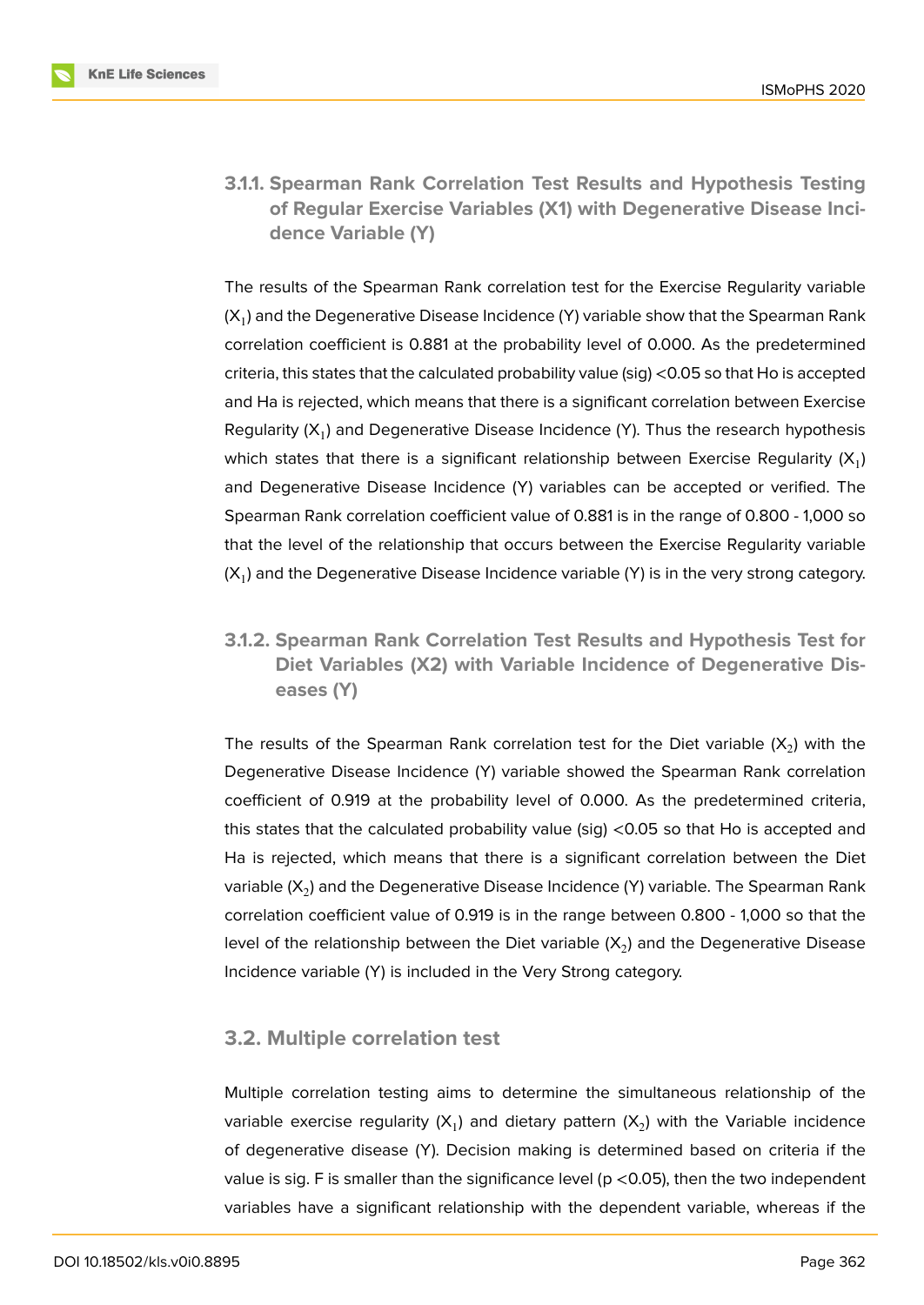

value is sig. F is greater than the significance level ( $p$  > 0.05), so the two independent variables do not have a significant relationship with the dependent variable (Ghozali, 2015). The result of multiple correlation testing aims to determine the simultaneous relationship between Exercise Regularity (X<sub>1</sub>) and Diet (X<sub>2</sub>) Variables with Degenerative Disease Incidence Variables (Y).

| <b>Model</b> | R         | <b>Change statistics</b> |     |     |                  |  |
|--------------|-----------|--------------------------|-----|-----|------------------|--|
|              |           | <b>F Change</b>          | df1 | df2 | Sig. F<br>Change |  |
|              | $0.966^a$ | 324.581                  | າ   | 47  | 0.000            |  |

Predictors: (Constant), dietary habit (X<sub>2</sub>), sports regularity (X<sub>1</sub>).

The results of the multiple correlation test above show the correlation value (R) of 0.966 and a significance of F of 0.000. Sig value. F is smaller than the significance level (0.000 <0.05), so Ho is accepted and Ha is rejected, which means that there is a significant relationship simultaneously variable Exercise Regularity (X<sub>1</sub>) and Diet (X<sub>2</sub>) with Degenerative Disease Incidence Variable (Y). 0.966 explains that the relationship between the two independent variables and the dependent variable is included in the very strong relationship category.

### **3.3. Coefficient of determination (R2)**

The coefficient of determination (R<sup>2</sup>) has a meaning as a contribution to the influence given by the variable exercise regularity (X<sub>1</sub>) and dietary pattern (X<sub>2</sub>) on the variable incidence of degenerative diseases (Y). The requirements that must be met in order to interpret the coefficient of determination are that the F-test value is significant. The results of the determination coefficient (R<sup>2</sup>) test can be seen in the following table.

TABLE 3: Determination coefficient test results.

| Model | R               | <b>R</b> Square | <b>Adjusted R</b><br><b>Square</b> | Std. Error of<br>the Estimate | Sia. F<br><b>Change</b> |
|-------|-----------------|-----------------|------------------------------------|-------------------------------|-------------------------|
|       | $0.966^{\circ}$ | 0.932           | 0.930                              | 0.247                         | 0.000                   |

Predictors: (Constant), dietary habit (X<sub>2</sub>), sports regularity (X<sub>1</sub>).

The result of the coefficient of determination  $(R^2)$  shows that the coefficient of determination (R<sup>2</sup>) is 0.932. This confirms that the contribution of the influence of the variable exercise regularity (X<sub>1</sub>) and diet (X<sub>2</sub>) on the variable incidence of degenerative diseases (Y) is 93.2%. The value of the coefficient of determination ( $R^2$ ) of 0.932 states that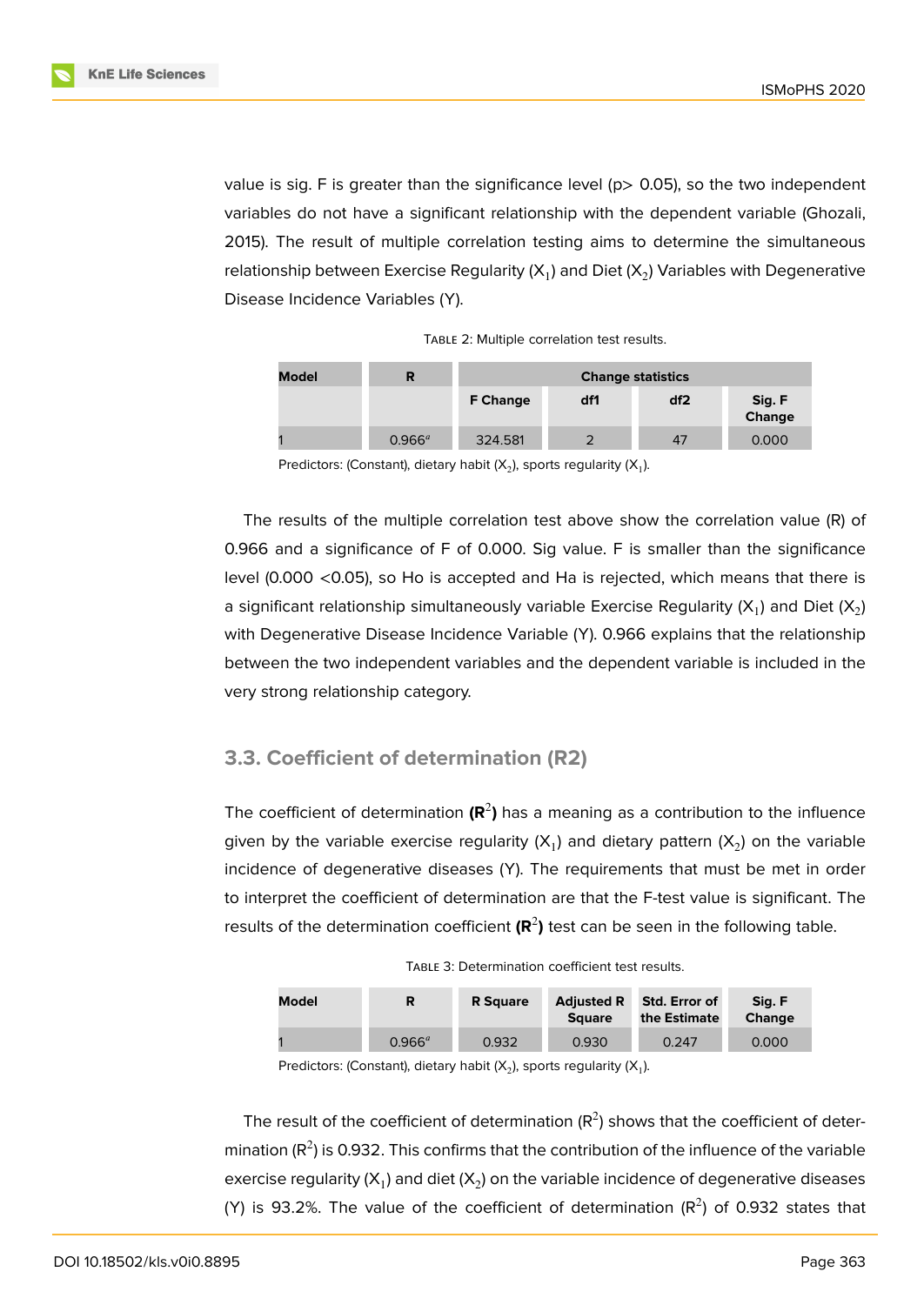regular exercise (X<sub>1</sub>) and diet (X<sub>2</sub>) have a very high contribution to the incidence of degenerative diseases (Y).

### **4. Discussion**

**4.1. The relationship between regular exercise and degenerative disease incidence**

The results of this study indicate that there is a significant relationship between regular exercise and the incidence of degenerative disease with a very strong level of association. The results of this study are consistent with the results of research conducted by Putri Astuti (2016) stated that there is a relationship between regular exercise and complications of type 2 diabetes [9]. The results of this study also support the results of Putri Astuti (2016), which states that there is a significant relationship between exercise status and the incidence of hypertension in patients aged 45 years and over [9].

The results of this study are i[n l](#page-8-4)ine with the opinion that exercise can help reduce blood pressure so there is no need to take blood pressure-lowering drugs. Exercise will help drugs work more effectively in people with hypertension who must take m[ed](#page-8-4)ication [11]. In the elderly starting at the age of 45 years, regular exercise has been shown to improve cardiovascular function which slows down the decline in body function [12].

Unhealthy lifestyles such as irregularities in exercise are one of the main causes of [de](#page-8-6)generative diseases [8]. Exercising regularly at least 3-5 times a week has a positive impact in reducing the risk of degenerative diseases. This is because regular ex[erc](#page-8-7)ise is related to the duration and frequency of exercise that must be done, for example 3 times a week or 5 time[s a](#page-8-3) week and must be done regularly and continuously [13].

### **4.2. The relationship between diet and degenerative diseas[e](#page-8-8)**

The results showed that there was a significant relationship between diet and the incidence of degenerative diseases with a very strong level of relationship. The results of this study are consistent with the previous research concluded that in their research there was a relationship between diet and type 2 diabetes. The results of this study also supported the results of the research by Tokunaga et al. (2012) which states that dietary factors may trigger inflammatory dysfunction in the tissues, leading to central obesity and overweight which triggers central obesity and overweight which is a risk factor for degenerative diseases [14].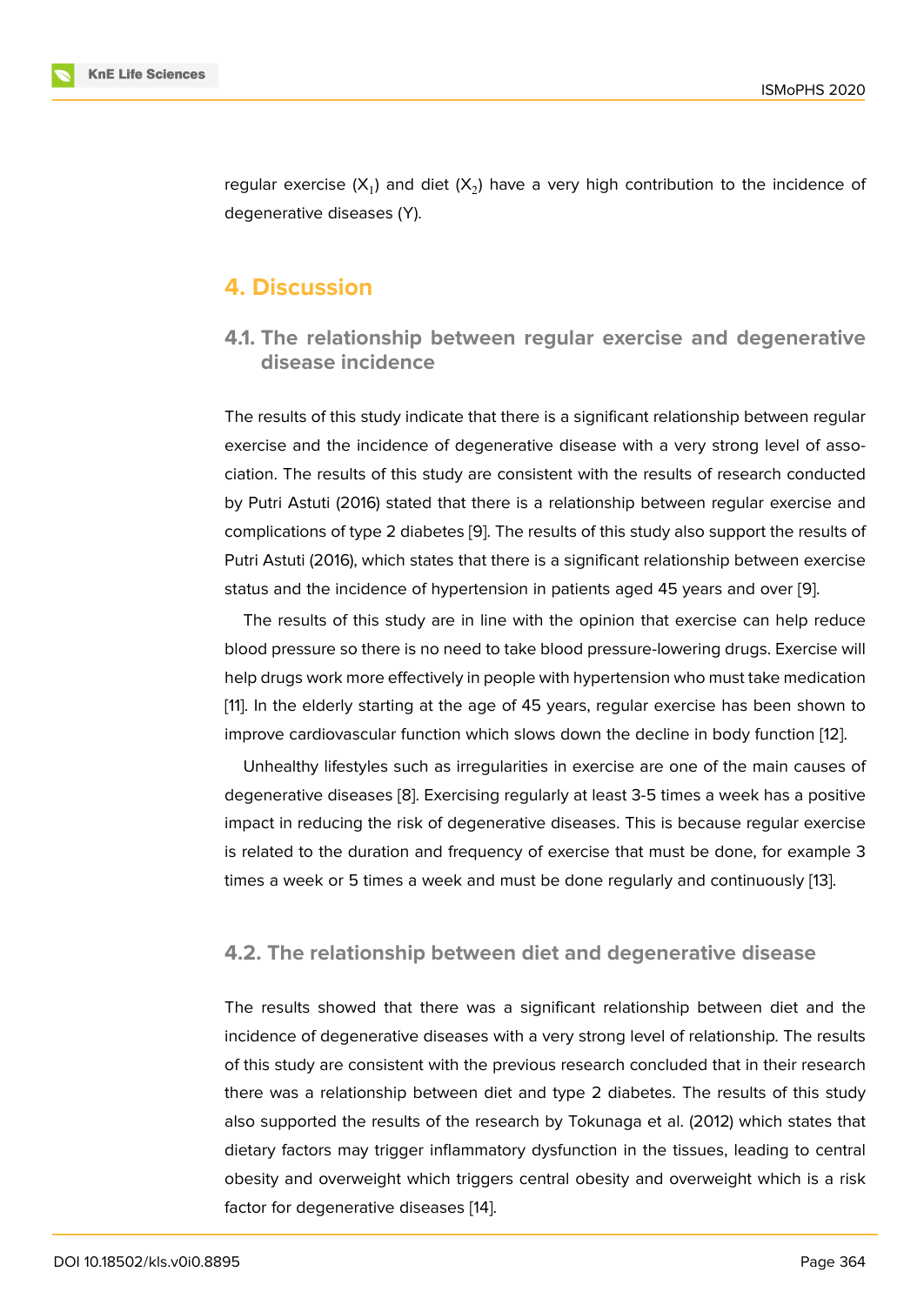Diet is an individual way of regulating the amount, frequency and type of food with a specific purpose to maintain health, nutritional status, prevent or help cure disease [15]. The right diet can reduce the risk of diabetes. Diet should be adjusted to the body's biological clock because it is closely related to hormones that work at certain hours.

### **4.3. Relationship between regular exercise and diet and the incidence of degenerative diseases**

The results of this study indicate that there is a simultaneous significant relationship between exercise regularity and diet with the incidence of degenerative disease. This result is in line with the opinion that the main cause of degenerative disease is an unhealthy lifestyle such as smoking, drinking alcohol, stress, environmental pollution, obesity, eating patterns, and irregularity in exercise [8]. Efforts to prevent degenerative diseases can be done, among others, by changing lifestyles, overcoming obesity, controlling stress, doing physical activity and exercising regularly, and adopting a balanced nutritional diet [16].

Changing your lifestyle is the key to the success of preventing degenerative diseases. Lifestyle changes or changes in habits include three important things, namely: diet, physical activity[, an](#page-8-9)d changes in habits. One important thing that needs to be considered in changing lifestyle is trying to stay away from toxic environments, such as instant food, eating high calorie rich in fat, fast food, soft drinks, and so on [16].

Overcoming obesity, can be done by making a commitment to losing weight, thinking positively by concentrating on the progress achieved, determining priority scales, making realistic targets, and controlling body weight [16].

Controlling stress due to stress has a considerable influence on the body's metabolic system because it will deplete vitamins and minerals. Stress stimulates the release of the hormone adrenaline excessively, meanwhile, to p[rod](#page-8-9)uce this hormone, B vitamins, minerals, zinc, potassium and calcium are needed [16].

Doing physical activity and exercise regularly. Physical activity is all muscle movements that burn body energy, while exercise is a rhythmic and regular body movement to improve and improve fitness [16].

Implementing a balanced nutritional diet, balanced nutrition means that the amount of nutrients (food) consumed must be proportional to the number of nutrients released. Nutrients include carbohydrate[s, f](#page-8-9)ats, proteins, vitamins, minerals and water. Carbohydrates, fats and proteins are the main components of energy fulfilment in addition to their respective main functions. The body requires sufficient energy which can be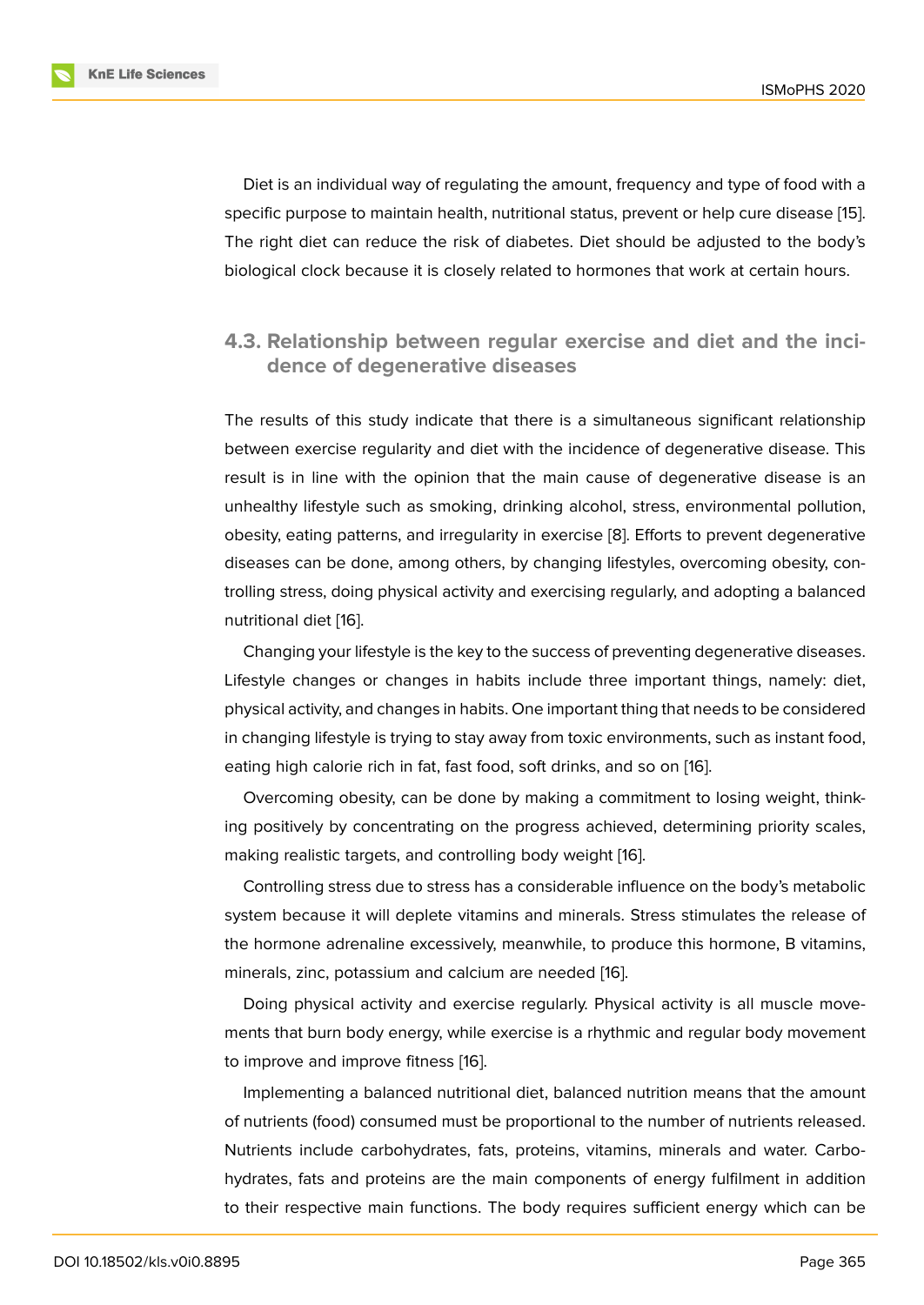monitored through changes in body weight at any time (day / week). Meanwhile, the composition of nutrients for energy sources ideally consists of 60-70% carbohydrates, 20-25% fat, and 10-15% protein [16].

# **5. Conclusion**

On the basis of the discussion of the relationship between regular exercise and eating patterns with the incidence of degenerative diseases as previously described, the following conclusions can be drawn. There is a significant correlation between Exercise Regularity (X1) and Degenerative Disease Incidence (Y). There is a significant relationship between Diet (X2) and Degenerative Disease Incidence variable (Y). There is a significant relationship simultaneously Exercise Regularity (X1) and Diet (X2) with the Incidence of Degenerative Disease.

# **Acknowledgement**

None.

# **Conflict of Interest**

There is no conflict of interest.

### **References**

- [1] Berawi, K., N., Wahyudo, R. and Pratama, A. A. (2019). Potensi Terapi *Moringa oleifera* (Kelor) pada Penyakit Degeneratif. *Jurnal Kedokteran Universitas Lampung*, vol. 3, issue 1, pp. 210-14.
- <span id="page-7-0"></span>[2] Rochmawati, E. (2019). Pencegahan Penyakit Degeneratif Melalui Gerakan Sehat Berbasis Masjid (Rehatsimas). *Jurnal Pengabdian dan Pemberdayaan Masyarakat*, vol. 3, issue 2, pp. 265-71.
- [3] Dhani, S. R. and Yamasari, Y. (2014). Rancang Bangun Sistem Pakar Untuk Mendiagnosa Penyakit Degeneratif. *Jurnal Manajemen Informatika*, vol. 3, issue 2, pp. 17-25.
- <span id="page-7-2"></span><span id="page-7-1"></span>[4] Boehme, A. K., Esenwa, C. and Elkind, M. S. V. (2017). Stroke Risk Factors, Genetics and Prevention. *Circulation Research,* issue 120, pp. 472-95.